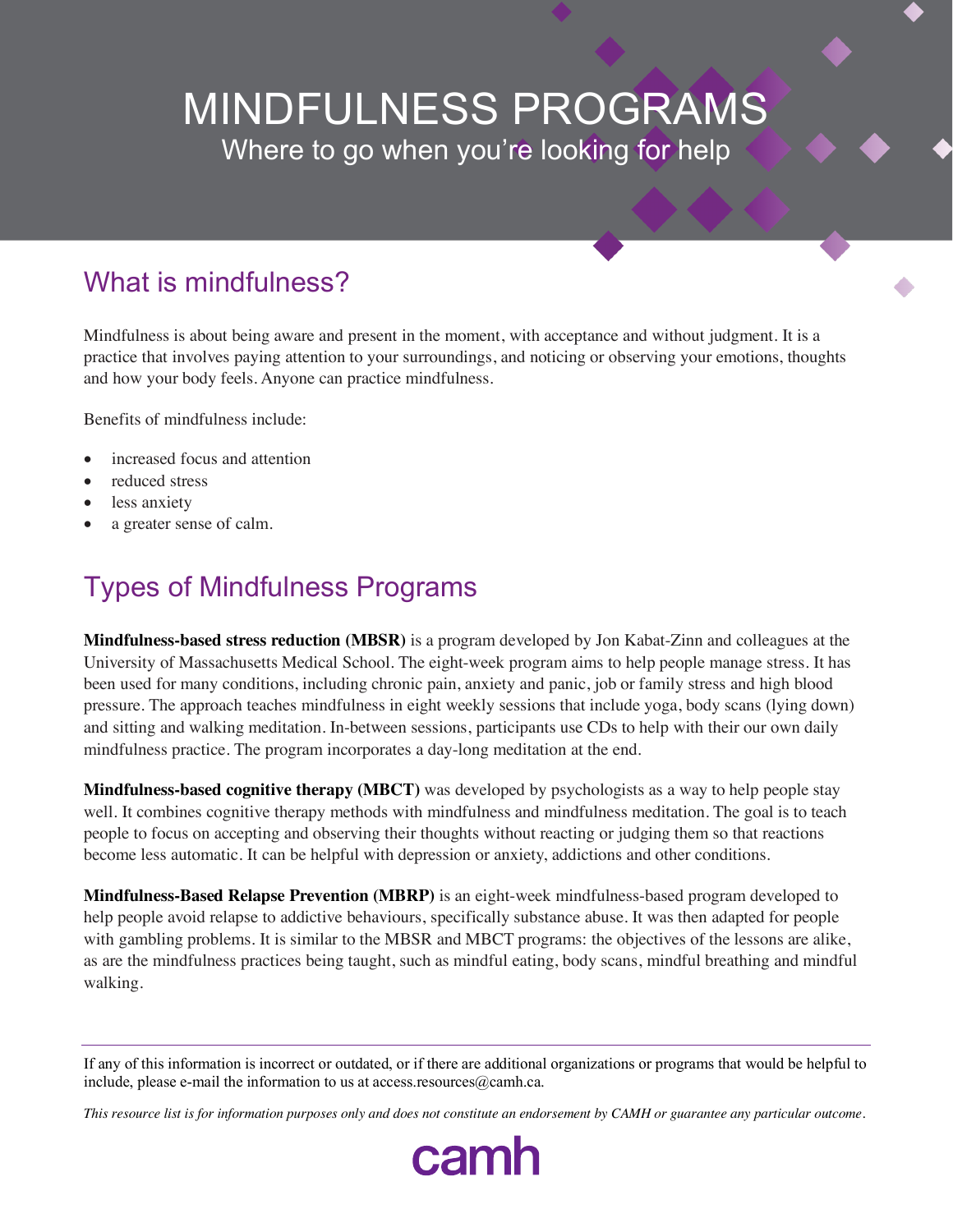## Community Mindfulness Programs in Toronto

Visit the Mindfulness Toronto website (mindfulnesstoronto.net), and click "Find a program" for a listing of other mindfulness programs in the city.

## The Centre for Mindfulness Studies

180 Sudbury St., unit C2, Toronto, ON www.mindfulnessstudies.com 647 524-6216

**Services offered:** Mindfulness-based therapeutic programs, including self-compassion, coping with anxiety and depression, eating awareness training, meditation training for adults with ADHD, cognitive-behavioural therapy, chronic pain management

**Eligibility**: Adults with mental health or chronic health conditions such as anxiety, depression, ADHD, insomnia, eating disorders, addiction or chronic pain

**Referral:** Call, e-mail or visit the website for information; bursary applicants must be referred by physician, therapist or social worker; referral form available online

**Fee:** The fees vary based on program, and some may be covered by extended health insurance: costs are \$520 for an eight-week MBCT program, \$468 for an online eight-week MBCT program, \$80 for a half-day Mindfulness for Beginners course and \$150 for a full-day Mindfulness for Beginners course

## The Etobicoke Children's Centre

65 Hartsdale Dr., Etobicoke, ON

www.etobicokechildren.com/group-services

416 240-1111 ext. 2315

**Services offered:** 10-week MBSR for parents and children

**Eligibility:** Parents/caregivers and children who experience ongoing stress individually and in their relationship; must be a client of the centre

**Referral:** Sessions are offered in the fall, winter and spring, please call for start dates; pre-registration is required and only one child per family may attend the child group

**Fee:** Free

**Note:** Light supper is provided; groups start at 5:15 p.m.; some childcare is available with advanced notice

#### Dr. Heidi Walk – Mindfulness Meditation

390 Dupont Ave., suite 201, Toronto, ON heidiwalk.com 416 652-7337 **Services offered:** MBSR group, retreats, yoga and meditation classes **Referral:** Referral from a physician is requested Fee: \$200 fee for materials and services (not covered by OHIP)

#### Meditation for Health

720 Spadina Ave., suite 509, Toronto, ON meditationforhealth.com

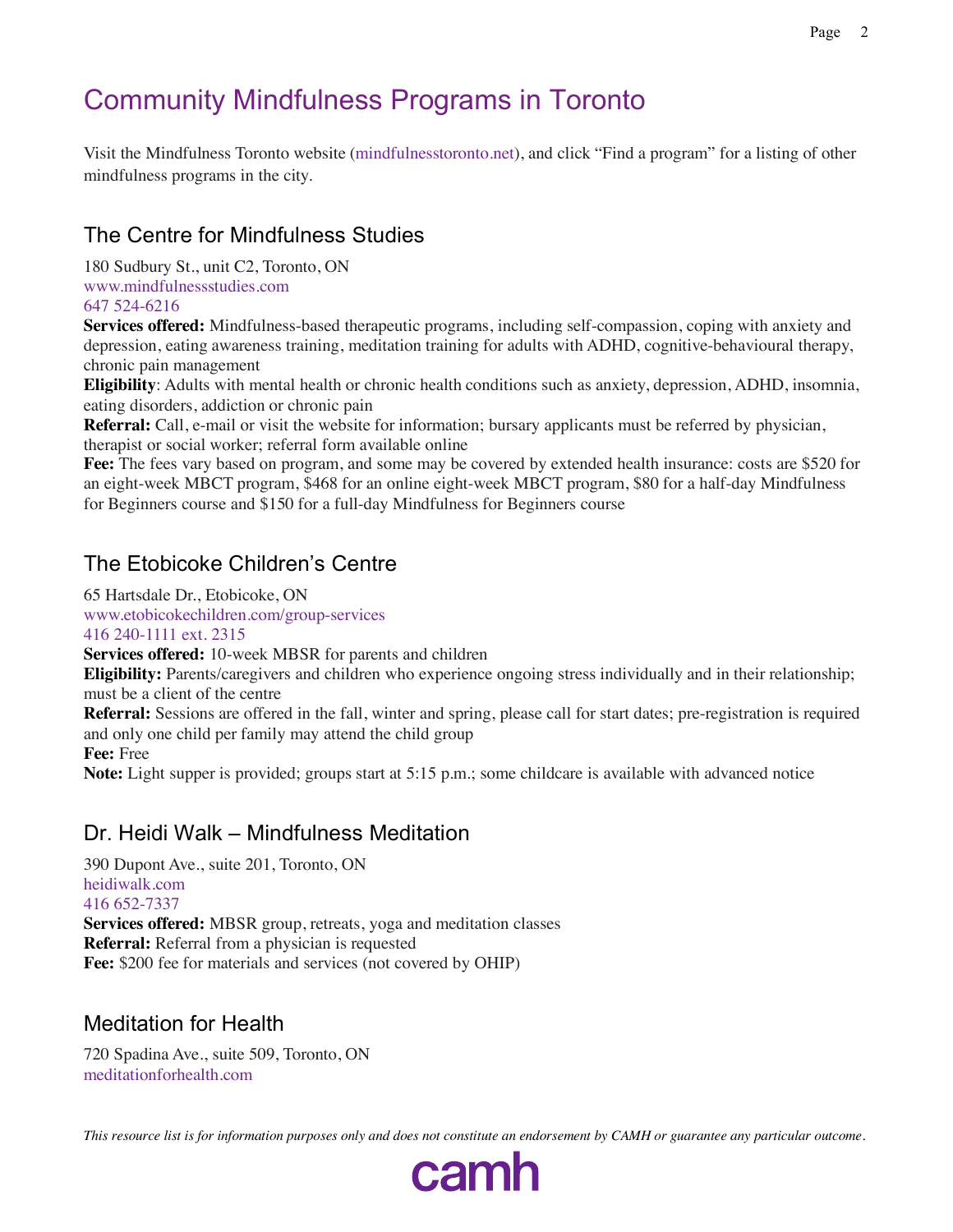#### 416 413-9158

info@meditationforhealth.com

**Services offered:** Nine-week MBSR group offered in two parts: part one is a two-hour orientation plus five weekly three-hour group sessions on weekdays, part two is four weekly three-hour group sessions on weekdays and a day of mindfulness (6.5 hours on a Saturday)

**Eligibility**: People seeking self-care treatment of anxiety, sleep disturbance, chronic pain and other stresssensitive symptoms

**Fee:** \$195 for part one, and \$295 for part two for materials and other non-OHIP services; remainder is covered by OHIP if referred by a doctor

### The Mindful Mood Centre

2243 Queen St. E., 2nd floor, Toronto, ON www.mindfulmood.com 416 686-2138

**Services offered:** Structured workshops to help people deal with anxiety and depression, including a MBCT Mindful Living workshop (for people who are well but have a history of anxiety, depression or adjustment disorder) or a Compassionate Living workshop (for people with anxiety, depression or adjustment disorder) **Eligibility:** Must be in active individual therapy to be in a group **Referral:** See website for referral form

**Fee:** Sessions are covered by OHIP, except for a \$60 fee for handouts; there are fees for missed sessions

#### The Mindfulness Clinic

700 Bay St., suite 2200, Toronto, ON www.themindfulnessclinic.ca 416 847-7118

**Services offered:** Group classes, workshops, mindful psychotherapy, a half-day mindfulness workshop for app users

**Fee:** Fee varies by program: half-day mindfulness workshop is \$99 for one person or \$149 for two people

## Mindfulness Everyday

20 Guildwood Pkwy., PH03, Scarborough, ON www.mindfulnesseveryday.org 416 267-4707

**Services offered:** MBSR workshops, retreats, mindful parenting, MBSR for teens, website resources Fee: Cost varies based on program: MBSR workshop is \$385 (slightly cheaper if you register early)

#### Mindfulness Meditation Toronto

The Healthy Joint, 540 Mt. Pleasant Rd., 2nd floor, Toronto, ON www.mindfulnessmeditationtoronto.com 647 391-7172 **Services offered**: Eight-week core course with Dr. Judy Turner, retreats, corporate programs **Referral:** No referral needed **Fee:** \$525 for eight-week course



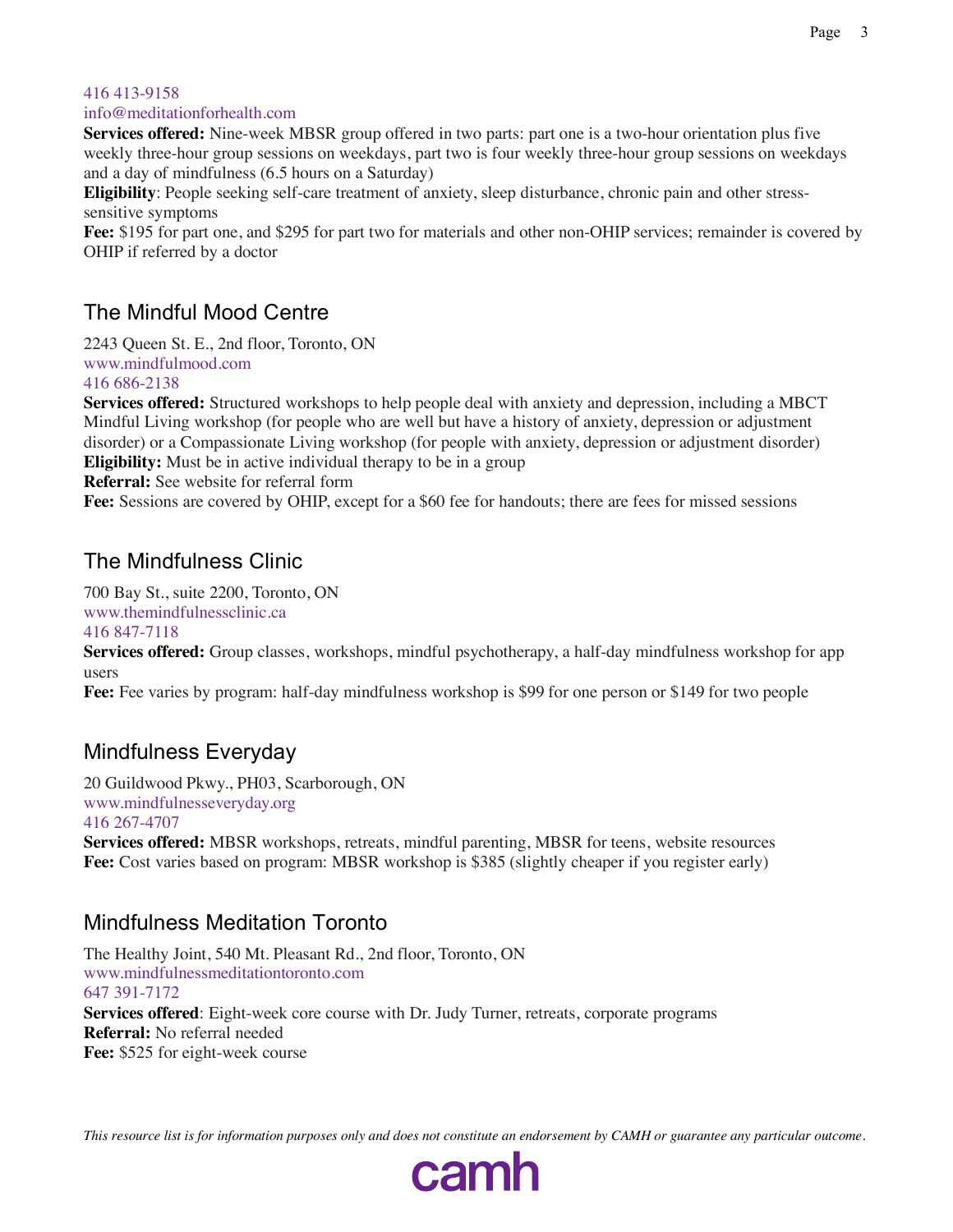## Mindscape – with Elaine Markowitz

Across Toronto, ON www.mindscapes.ca/mindscapes 416 995-0061 info@mindscapes.ca **Services offered**: Seven-week MBSR group, individual and couple MBSR upon request **Fee:** \$400

### NNC for Mindful Solutions

1201 Dundas St. E., suite 909, Toronto, ON neuronovacentre.com 416 461-4333 **Services offered:** Mindfulness-Based Chronic Pain Management course **Referral:** Physician referral required **Fee:** Course material is \$93.64, workbooks are between \$45 and \$50

## Peel Aboriginal Network

208 Britannia Rd. E., unit 1, Mississauga, ON www.peelaboriginalnetwork.com/PAN/Services\_Programs.html 905 712-4726 **Services offered:** Programs include Reiki, drumming circles, full moon ceremonies and other forms of Aboriginal meditation **Eligibility:** Aboriginal and non-Aboriginal people welcome **Referral:** None **Fee:** Free **Note:** Some programs require advance sign-up

## Ryerson University

905 851-5853 (contact: Roy Himtsa) **Services offered:** 20-week mindfulness workshop that is two hours per week **Eligibility:** People with signs of dementia **Fee:** Free **Note:** Home practice is a requirement

## START Clinic for Mood and Anxiety Disorder

32 Park Rd., Toronto, ON www.startclinic.ca/services/mindfulness-based-stress-reduction-cognitive-therapy-groups 416 598-9344 **Services offered:** MBSR/cognitive therapy groups; the MBSR program includes eight weekly two-hour sessions and one six-hour day of mindfulness **Eligibility:** Must be 18 or older **Referral:** No referral needed **Fee:** \$560; not covered by OHIP

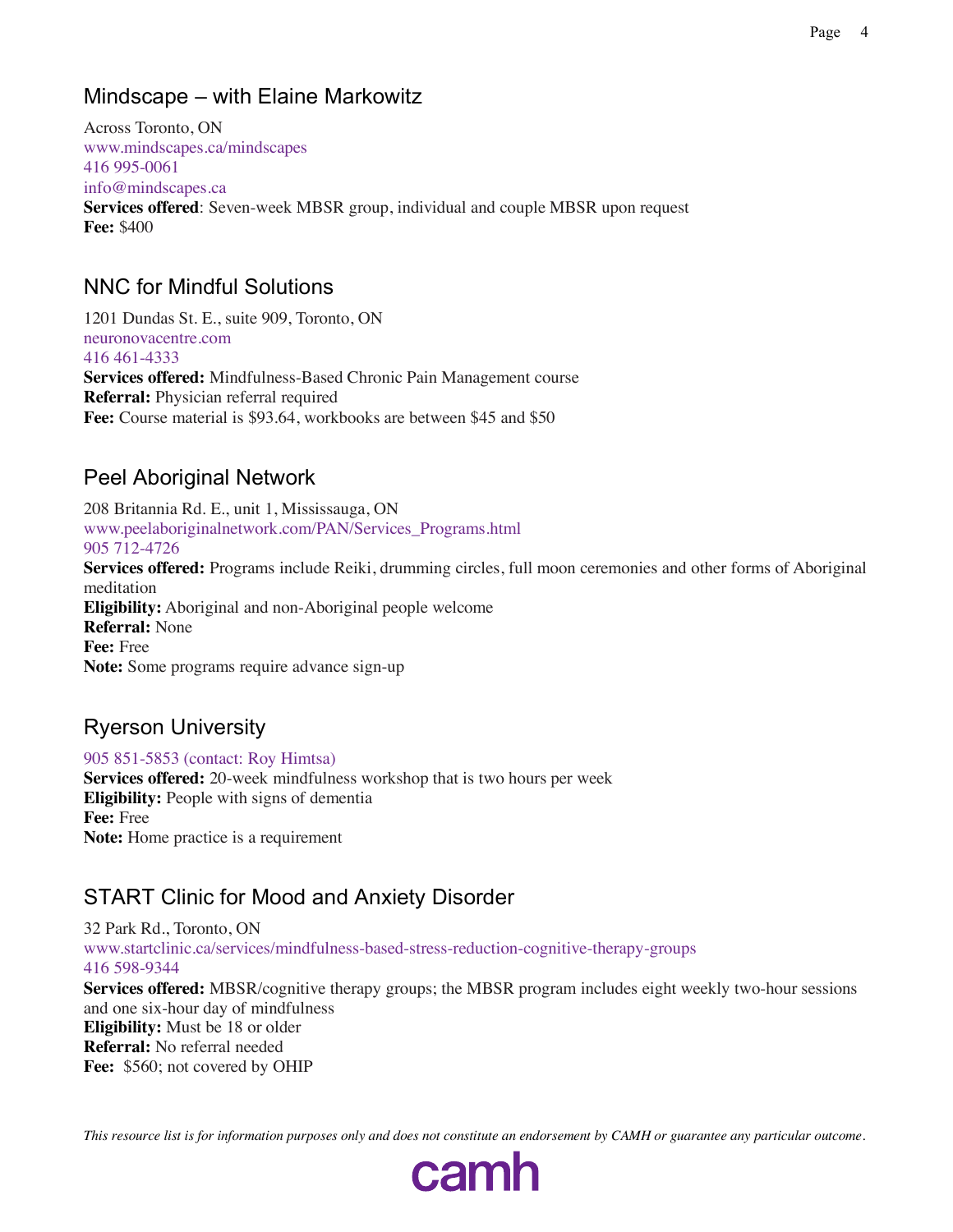### Toronto Mindfulness Community

Presbyterian Church, 662 Pape Ave., Toronto, ON (side entrance) www.torontomindfulnesscommunity.org torontomindfulnesscommunity@gmail.com **Services offered:** Mindfulness practice every Friday at 7:30 p.m. (arrive by 7:20 p.m.), mindfulness courses and retreats **Eligibility**: Everyone welcome **Fee:** By donation

#### Toronto Memory Program

1 Valleybrook Dr., suite 402, Toronto, ON www.torontomemoryprogram.com/stress-reduction 416 386-9761 **Services offered:** Eight-week MBSR for caregivers **Fee:** Course is covered by OHIP; \$100 fee for materials and refreshments

### Women's Health in Women's Hands

2 Carlton St., suite 500, Toronto ON www.whiwh.com 416 593-7655

**Services offered:** Brief counselling strategies (CBT, solution-focused, mindfulness, arts-based), groups and workshops on stress reduction and meditation

**Eligibility:** Racialized women who are 16 years and older from African, Caribbean, Latin American and South Asian communities; must be registered as a client

## Hospital-Based Programs in Toronto

MBSR and MBCT are used in hospitals and other clinical settings to help patients cope better with chronic illness, pain, depression, stress and anxiety.

#### North York General Hospital – with Dr. Neil Levitsky, MBCT

343 Wilson Ave., suite 301, Toronto, ON www.cognitivetoronto.com/MBCT\_Group 416 515-7741

**Services offered:** Eight-week MBCT program offered Tuesdays at the Branson hospital site or Thursdays at the main hospital site

**Eligibility:** People who have had depression but are not currently depressed, or people with symptoms of depression, anxiety or difficulties with stress, insomnia, chronic pain

**Referral:** Physician should fax referral to 416 515-0241; assessment will follow **Fee:** MBCT is covered by OHIP

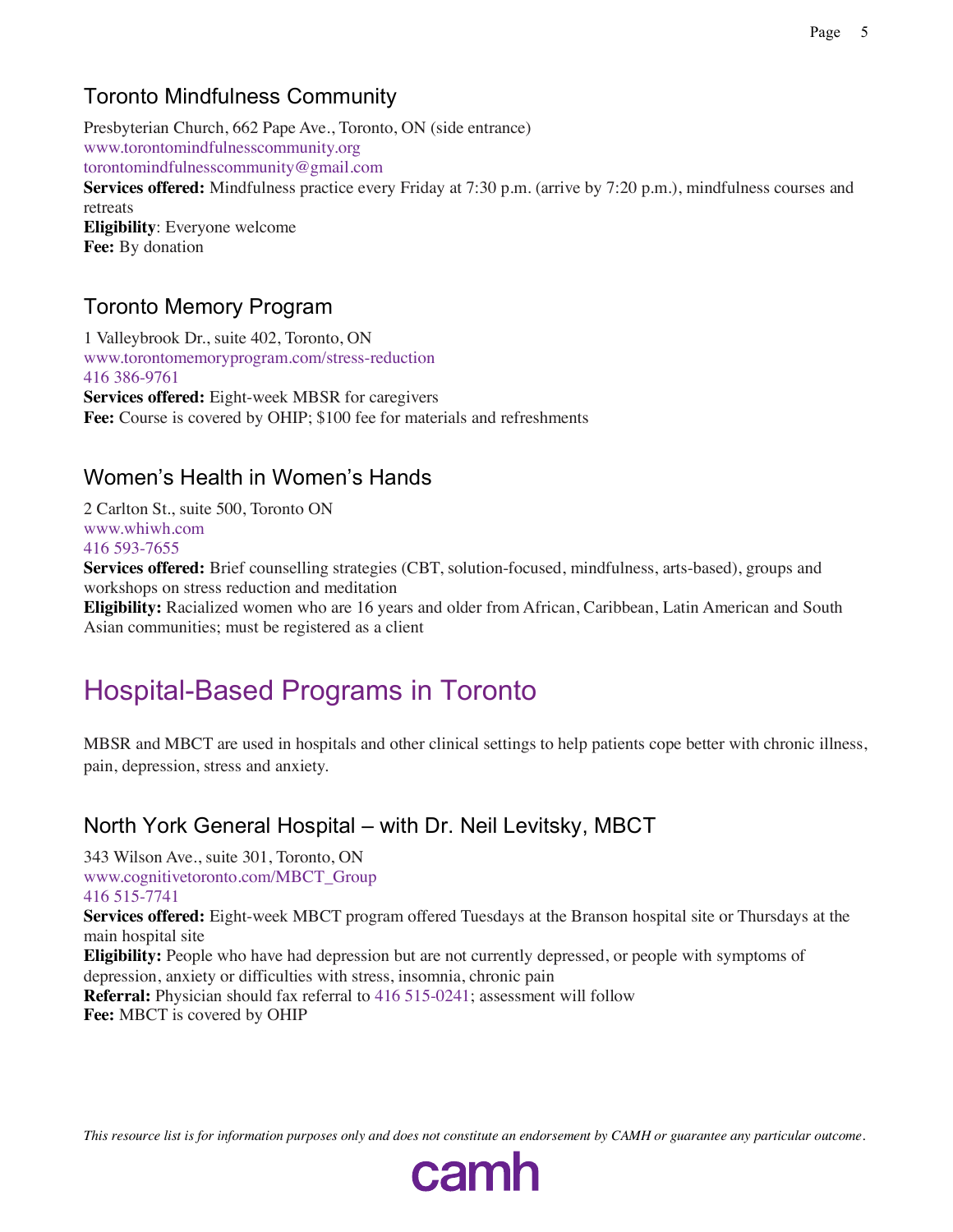## North York General Hospital – with Dr. Margittai, PsychSyt

2200 Yonge St., suite 909, Toronto, ON (evening MBSR group)

North York General Hospital, 4001 Leslie St., ground floor, classroom B (afternoon mindfulness-based interventions group for chronic health conditions)

www.psychsyt.ca 416 483-3778

**Services offered:** Seven-week evening MBSR group, nine-week afternoon mindfulness-based interventions for chronic health conditions

**Referral:** Download the MBSR referral form for mindfulness-based intervention program; for MBSR program, ask your doctor to fax a completed referral form to intake at 416 756-6671

**Fee:** \$350 payment for materials; the rest is covered by OHIP

**Note:** Registrants are expected to attend every session, bring their OHIP card, sign-in at each visit, be punctual, stay until the end of each session and do about 60 minutes of daily "homework" in-between sessions

## Toronto General Hospital, MBSR Program

Peter Munk Building, 11th floor, room 100E, Toronto, ON www.uhn.ca/Transplant/PatientsFamilies/Kidney\_Transplant\_Program/Transplant\_Surgery/Kidney\_Transplant\_G uide/Documents/Mindfulness\_application\_form.pdf 416 340-4452

**Services offered:** An eight-week course for patients, family members and staff who are experiencing various symptoms that are causing life distress, offered Monday afternoons and Monday evenings **Eligibility:** Leave an e-mail or mailing address where they can send you an application **Fee:** \$75

## Toronto Western Hospital

399 Bathurst Street, 9th floor, east wing, Toronto, ON

## www.uhn.ca

416 603-5747

**Services offered:** 10-week mindfulness-based cognitive-behavioural therapy program modelled after the MBSR program that integrates mindfulness meditation with cognitive-behavioural therapy

**Eligibility**: People with stress, anxiety and mood-related conditions

**Referral:** Your family physician or mental health professional can send a referral to the Community Mental Health program at the above address, along with postal code M5T 2S8 **Fee:** \$75

## Mindfulness Programs Outside Toronto

Visit the Mindfulness Toronto website (mindfulnesstoronto.net), and click "Mindfulness Ontario" for mindfulness programs in Ottawa, Stratford, Hamilton and Halton/Peel.

## Catholic Family Services Peel–Dufferin

10 Kingbridge Garden Circ., 2nd floor, Mississauga, ON 60 West Dr., Brampton, ON